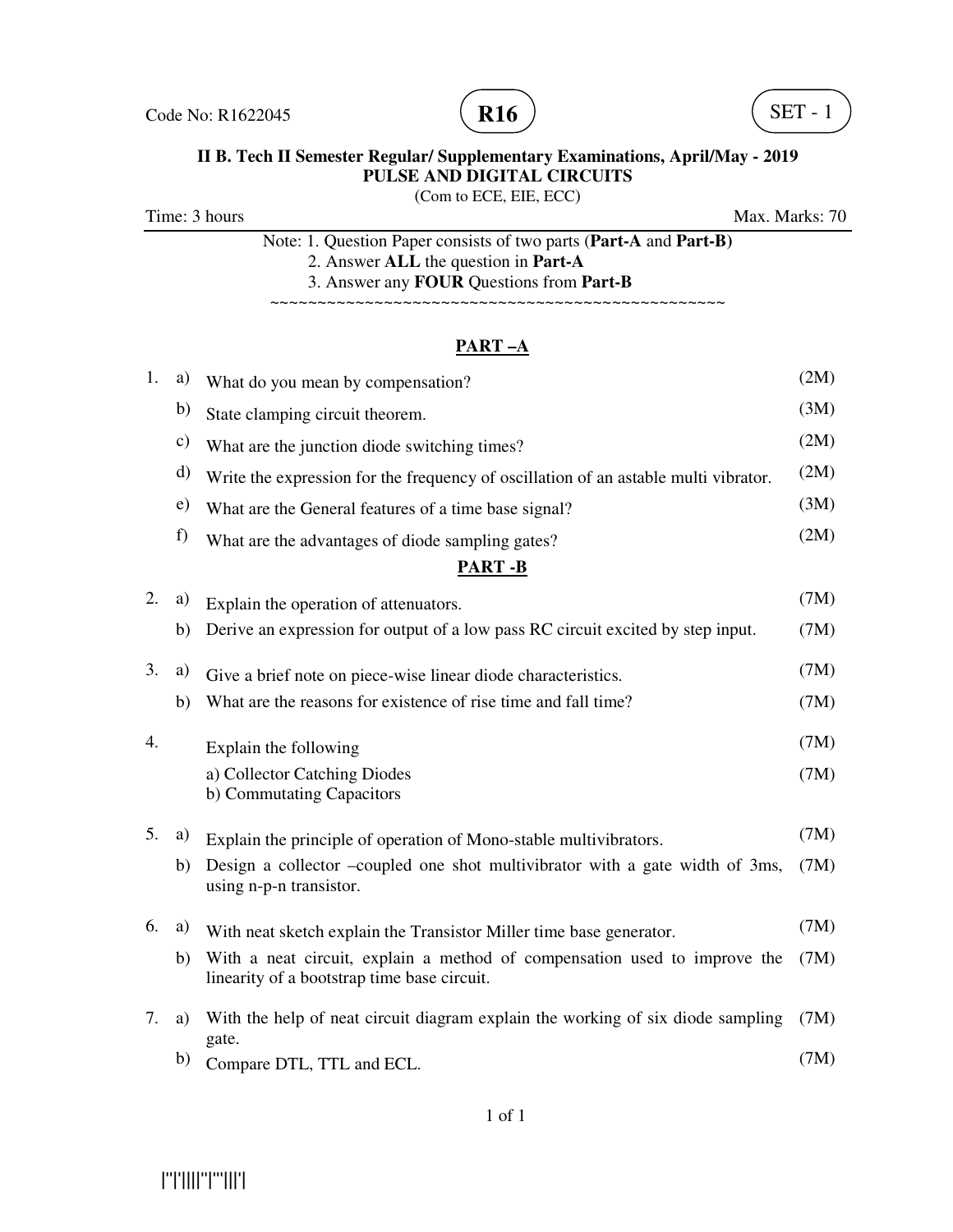



(Com to ECE, EIE, ECC)

| Time: 3 hours<br>Max. Marks: 70 |               |                                                                                                                                                                                                         |      |
|---------------------------------|---------------|---------------------------------------------------------------------------------------------------------------------------------------------------------------------------------------------------------|------|
|                                 |               | Note: 1. Question Paper consists of two parts (Part-A and Part-B)<br>2. Answer ALL the question in Part-A<br>3. Answer any FOUR Questions from Part-B<br>~~~~~~~~~~~~~~~~~~~~~~~~~~~~~                  |      |
|                                 |               | PART-A                                                                                                                                                                                                  |      |
| 1.                              | a)            | The input to a Highpass RC circuit is a pulse signal of voltage V. Write the<br>expression for the output voltage.                                                                                      | (3M) |
|                                 | b)            | Mention the types of clippers.                                                                                                                                                                          | (2M) |
|                                 | $\mathbf{c})$ | Why commutating capacitors are required?                                                                                                                                                                | (2M) |
|                                 | d)            | List the applications of monostable multivibrator.                                                                                                                                                      | (2M) |
|                                 | e)            | What are the Negative Resistance Switches?                                                                                                                                                              | (2M) |
|                                 | f)            | What do you mean by pedestal?                                                                                                                                                                           | (3M) |
|                                 |               | <b>PART-B</b>                                                                                                                                                                                           |      |
| 2.                              | a)            | Derive an expression for output of a high pass RC circuit excited by ramp<br>input.                                                                                                                     | (7M) |
|                                 | b)            | With neat sketch explain about Ringing circuit.                                                                                                                                                         | (7M) |
| 3.                              | a)            | Design a diode clamper circuit to clamp the positive peaks of the input signal at<br>zero level. The frequency of the input signal is 500 Hz.                                                           | (7M) |
|                                 | b)            | State and prove the clamping circuit theorem.                                                                                                                                                           | (7M) |
| 4.                              | a)            | Derive expressions for rise time and fall time in terms of the transistor<br>parameters and operating currents.                                                                                         | (7M) |
|                                 | b)            | Explain the factors which contribute to the delay time of transistor.                                                                                                                                   | (7M) |
| 5.                              | a)            | Derive the expression for the frequency of oscillation of an astable multi-<br>vibrator.                                                                                                                | (7M) |
|                                 | b)            | Design an astable multivibrator to meet the following specifications: $V_{CC} = 12V$ ,<br>I <sub>C</sub> =3mA, h <sub>FE</sub> =30. The output should be a square wave of 1 kHz with 50% duty<br>cycle. | (7M) |
| 6.                              | a)            | What are the different methods of generating time-base waveforms? Explain<br>about each briefly.                                                                                                        | (7M) |
|                                 | b)            | With neat sketch explain Transistor Bootstrap time base generator.                                                                                                                                      | (7M) |
| 7.                              | a)            | With neat sketch explain Diode-Transistor Logic.                                                                                                                                                        | (7M) |
|                                 | b)            | With the help of neat circuit diagram explain the working of four diode<br>sampling gate.                                                                                                               | (7M) |

|''|'||||''|'''|||'|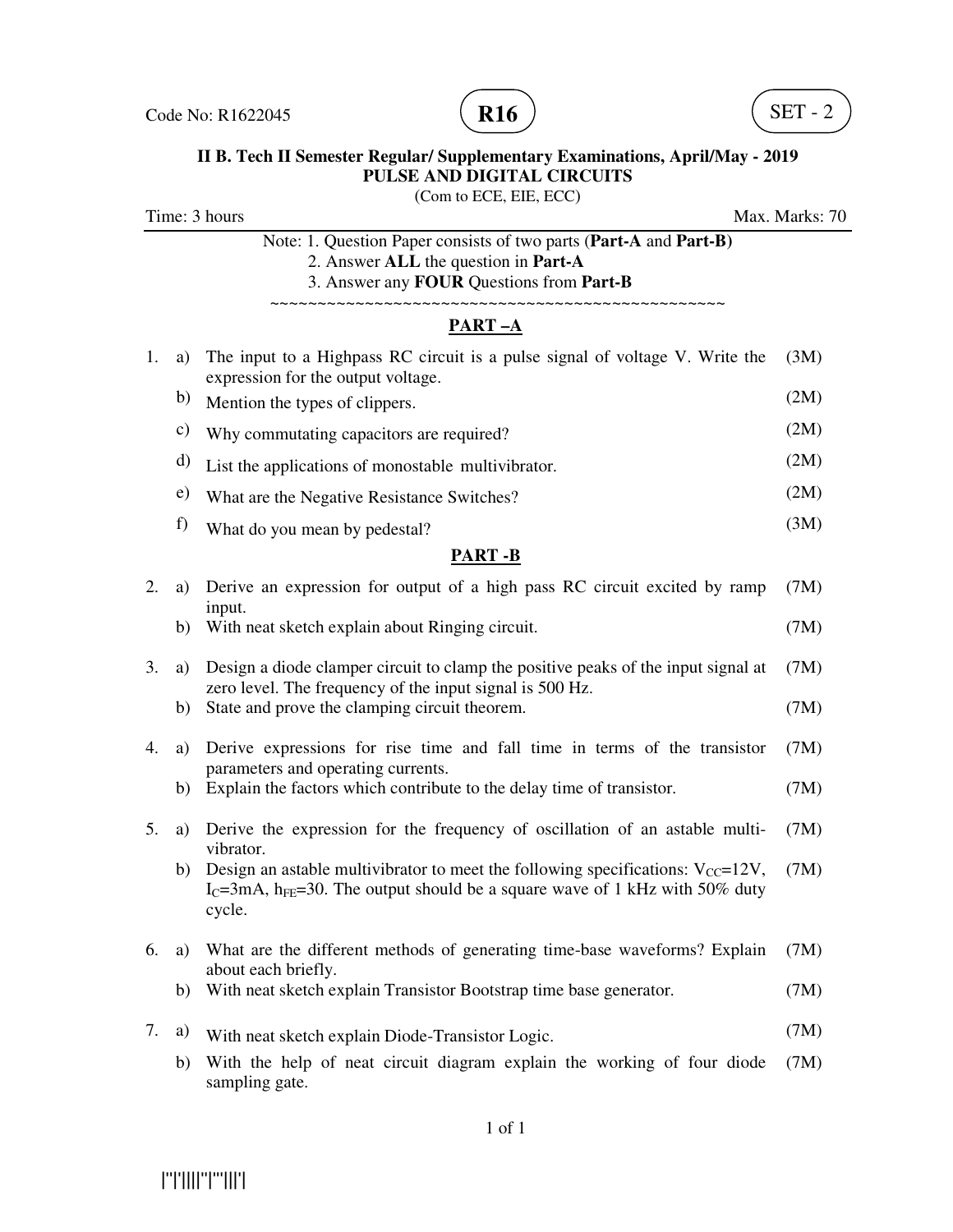



(Com to ECE, EIE, ECC)

Time: 3 hours Max. Marks: 70

Note: 1. Question Paper consists of two parts (**Part-A** and **Part-B)** 2. Answer **ALL** the question in **Part-A**

 3. Answer any **FOUR** Questions from **Part-B** ~~~~~~~~~~~~~~~~~~~~~~~~~~~~~~~~~~~~~~~~~~~~~~~~

### **PART –A**

| 1. | a)            | What do you Mean by Linear Wave Shaping?                                                                                                           | (2M) |
|----|---------------|----------------------------------------------------------------------------------------------------------------------------------------------------|------|
|    | b)            | Define Clamping circuit theorem.                                                                                                                   | (3M) |
|    | $\mathbf{c})$ | When does transistor acts as a closed switch?                                                                                                      | (2M) |
|    | $\mathbf{d}$  | Distinguish between Astable Multivibrator and Monostable Multivibrator.                                                                            | (3M) |
|    | $\epsilon$ )  | Why the time base generators are called sweep circuits?                                                                                            | (2M) |
|    | f)            | What is the reason for propagation delay in logic circuits?                                                                                        | (2M) |
|    |               | <b>PART-B</b>                                                                                                                                      |      |
| 2. | a)            | Prove that an RC circuit behaves as a good integrator if $RC > 15T$ , where T is<br>the period of an input signal.                                 | (7M) |
|    | b)            | What is an attenuator? How can an uncompensated attenuator be modified as a<br>compensated attenuator?                                             | (7M) |
| 3. | a)            | Derive the relation between the tilts in the forward and reverse directions of the<br>output of a clamping circuit excited by a square wave input. | (7M) |
|    | b)            | Explain transfer characteristics of the emitter coupled clipper and derive the<br>necessary equations.                                             | (7M) |
| 4. | a)            | Explain the principle of operation of a Schmitt trigger with a neat diagram.                                                                       | (7M) |
|    | b)            | Explain the principle of operation of self-biased transistor binary circuit.                                                                       | (7M) |
| 5. | a)            | Explain the application of Astable Multivibrator as a Voltage to Frequency<br>Converter.                                                           | (7M) |
|    | b)            | Explain the principle of operation monostable multivibrator and also derive the<br>expression for pulse width (gate width).                        | (7M) |
| 6. | a)            | Explain with a circuit the working of UJT sweep circuit and obtain the<br>expressions for the intrinsic standoff ratio.                            | (7M) |
|    | b)            | With neat sketch explain the principle of Exponential Sweep Circuits.                                                                              | (7M) |
| 7. | a)            | Draw the circuit diagram of a Bidirectional sampling gate and explain its<br>working.                                                              | (7M) |
|    | b)            | Draw and explain the 2-input NAND gate using TTL logic.                                                                                            | (7M) |

|''|'||||''|'''|||'|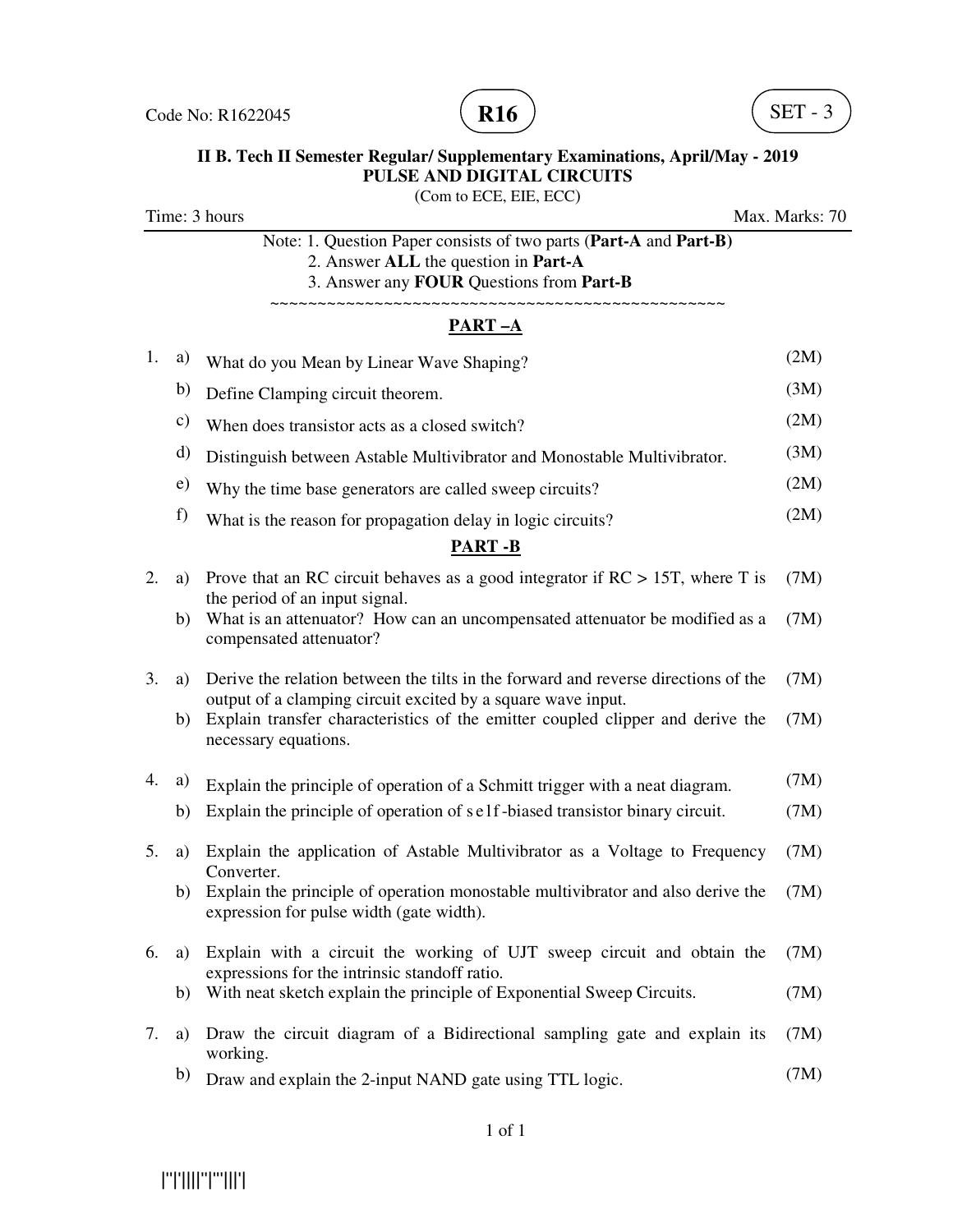



(Com to ECE, EIE, ECC)

Time: 3 hours Max. Marks: 70

Note: 1. Question Paper consists of two parts (**Part-A** and **Part-B)** 2. Answer **ALL** the question in **Part-A** 3. Answer any **FOUR** Questions from **Part-B**

~~~~~~~~~~~~~~~~~~~~~~~~~~~~~~~~~~~~~~~~~~~~~~~~

### **PART –A**

| 1. | a) | Write the applications of attenuators.                                                                                                                                                                                                                                                                                                                                                                                                                          | (2M) |
|----|----|-----------------------------------------------------------------------------------------------------------------------------------------------------------------------------------------------------------------------------------------------------------------------------------------------------------------------------------------------------------------------------------------------------------------------------------------------------------------|------|
|    | b) | What are the other names of clamping circuit?                                                                                                                                                                                                                                                                                                                                                                                                                   | (2M) |
|    | c) | Name the devices that can be used as switches?                                                                                                                                                                                                                                                                                                                                                                                                                  | (2M) |
|    | d) | What is Triggering of Monostable Multivibrator?                                                                                                                                                                                                                                                                                                                                                                                                                 | (3M) |
|    | e) | What are the different methods of Generating Time Base Waveform?                                                                                                                                                                                                                                                                                                                                                                                                | (2M) |
|    | f) | What are the advantages and disadvantages of TTL?                                                                                                                                                                                                                                                                                                                                                                                                               | (3M) |
|    |    | <b>PART-B</b>                                                                                                                                                                                                                                                                                                                                                                                                                                                   |      |
| 2. | a) | Derive and explain the response of RLC circuits for step input.                                                                                                                                                                                                                                                                                                                                                                                                 | (7M) |
|    | b) | Prove that a low pass circuit acts as an integrator. Derive an expression for the<br>output voltage levels under steady state conditions of a low pass circuit excited by<br>a ramp input.                                                                                                                                                                                                                                                                      | (7M) |
| 3. | a) | Explain the working of negative clamping circuit with the help of neat circuit<br>diagram.                                                                                                                                                                                                                                                                                                                                                                      | (7M) |
|    | b) | What are different types of clippers? Explain.                                                                                                                                                                                                                                                                                                                                                                                                                  | (7M) |
| 4. | a) | Explain the switching characteristics of Transistor?                                                                                                                                                                                                                                                                                                                                                                                                            | (7M) |
|    | b) | A fixed bias Bi-stable multivibrator circuit uses a DC supply of $\pm 12$ V, Rc=2k $\Omega$ ,<br>$R_1=10k\Omega$ and $R_2=47k\Omega$ . NPN silicon transistor with $V_{CE(sat)} = 0.1 V$ , $V_{BE(sat)} = 0.7$<br>V and $h_{FE (min)} = 30$ are used<br>Draw the circuit diagram and show the stable state currents assuming<br>i.<br>that transistor $Q_1$ is OFF and $Q_2$ is ON.<br>Calculate all currents and voltages and verify the device states.<br>ii. | (7M) |
| 5. | a) | Explain the Design of Collector Coupled Astable Multivibrator.                                                                                                                                                                                                                                                                                                                                                                                                  | (7M) |
|    | b) | Design a collector coupled Astable multivibrator using NPN silicon transistors<br>with hfe=40, rbb=200 $\Omega$ supplied with Vcc=10V and circuit component values                                                                                                                                                                                                                                                                                              | (7M) |

1 of 2

are  $Rc=1.2K\Omega$  and  $C=270$  pF.